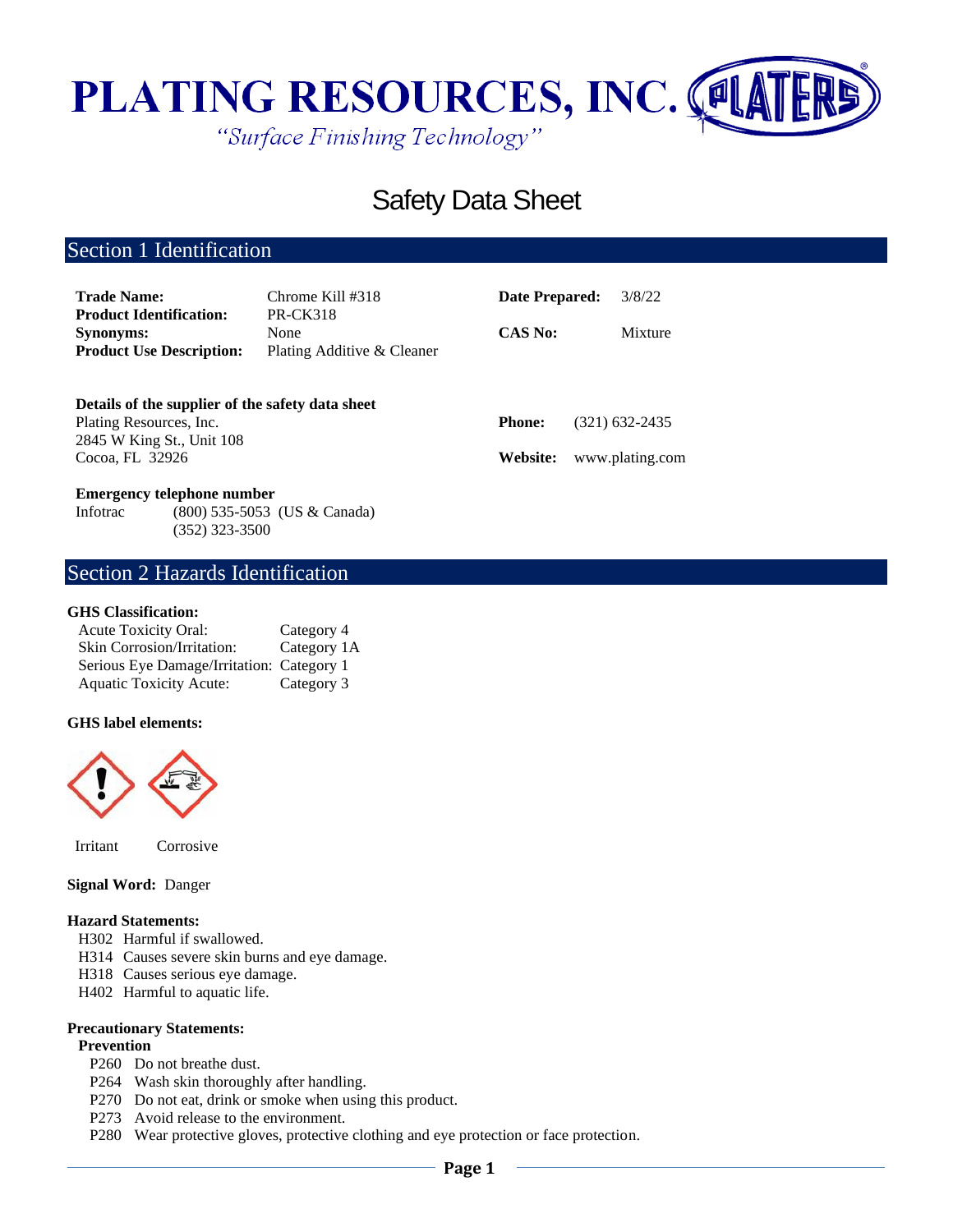#### **Response**

P301 + P330 + P331 IF SWALLOWED: Rinse mouth. Do NOT induce vomiting.

P303 + P361 + P353 IF ON SKIN (or hair): Remove immediately all contaminated clothing. Rinse SKIN with water.

P304 + P340 IF INHALED: Remove victim to fresh air and Keep at rest in a position comfortable for breathing.

P305 + P351 + P338 IF IN EYES: Rinse cautiously with water for several minutes. Remove contact lenses, if present and easy to do. Continue rinsing.

P310 Immediately call a POISON CENTER or physician.

P363 Wash contaminated clothing before reuse.

#### **Storage**

P405 Store locked up.

#### **Disposal**

P501 Dispose of contents/container to an approved waste disposal plant.

#### **Hazards Not Otherwise Classified (HNOC):**

None.

#### **Additional Information:**

None.

# Section 3 Composition

| Chemical Name        | Common name and synonyms | $CAS \#$  | $\%$      |
|----------------------|--------------------------|-----------|-----------|
| Sodium Metabisulfite |                          | 7681-57-4 | $60 - 65$ |
| Sodium Hydroxide     |                          | 1310-73-2 | $35 - 40$ |

# Section 4 First Aid

#### **General:**

Move out of dangerous area. Perform first aid measures as indicated. Seek medical attention and show this safety data sheet to attending physician.

#### **Inhalation:**

Move to fresh air and keep at rest in a position comfortable for breathing. If breathing difficulty occurs or persists seek medical attention. If not breathing give artificial respiration and seek immediate medical attention.

#### **Skin contact:**

Immediately flush exposed skin with water for at least 15 minutes while removing contaminated clothing and/or shoes. Thoroughly wash with soap and water. Seek medical attention if irritation develops or persists.

#### **Eye contact:**

Immediately flush eyes with water for at least 15 minutes, lifting the upper and lower eyelids intermittently. Check for and remove any contact lenses if easy to do. Seek immediate medical attention.

#### **Ingestion:**

Rinse mouth with water. Do not induce vomiting. Seek immediate medical attention.

**Most important symptoms and effects both acute and delayed:**

### No information available.

**Indication of any immediate medical attention and special treatment needed:**

No information available.

# Section 5 Fire Fighting Measures

## **Suitable Extinguishing Media:**

Use extinguishing media suitable for surrounding fire or source of fire. Use water spray to cool fire exposed containers.

### **Unsuitable Extinguishing Media:**

No information available.

### **Specific hazards developing from the chemical:**

# No information available.

**Precautions for firefighters:**

No information available.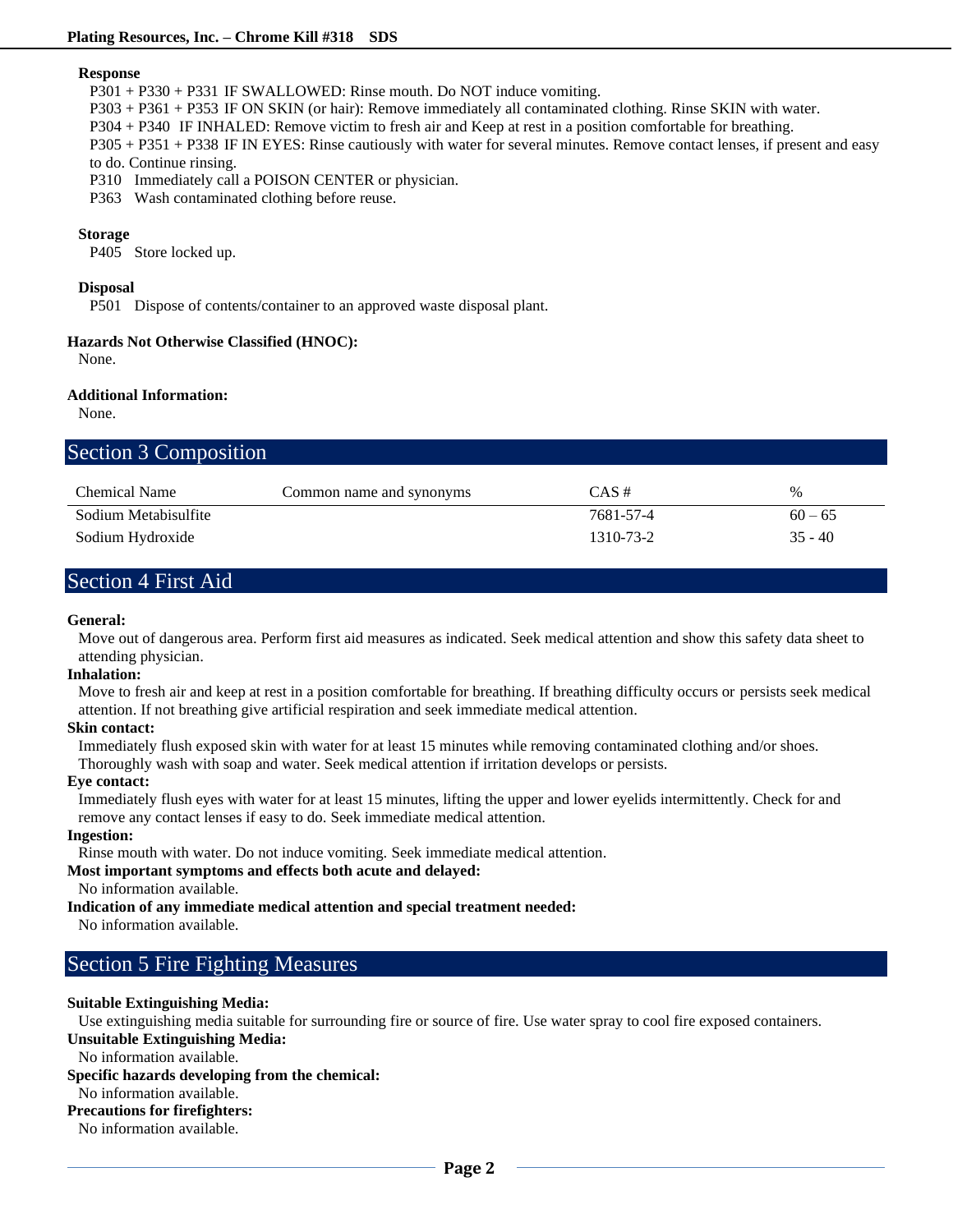#### **Firefighting Instructions:**

No information available.

#### **Protection During Firefighting:**

Wear full protective gear and full face pressure demand self-contained breathing apparatus.

### **Other information:**

No additional information available.

### Section 6 Accidental Release Measures

#### **Personal precautions, protective equipment and emergency procedures:**

Avoid direct contact with skin, eyes and clothing. Avoid inhalation of mist, vapor or dust. Wear appropriate personal protective equipment as outlined in Section 8 of this SDS.

#### **Environmental precautions:**

Prevent further leakage or spillage if safe to do so. Contain spilled material and prevent run-off onto ground or into water sources or sewers.

#### **Methods and material for containment and cleaning up:**

Sweep up spilled material and place in suitable container for disposal. Dispose of spilled/collected material in accordance with all

federal, state and local regulations.

## Section 7 Handling and Storage

#### **Precautions for safe handling:**

Avoid contact with skin and eyes. Avoid inhalation of mist, vapor and dust. Ensure adequate ventilation. Do not eat, drink or smoke while handling. Wear appropriate personal protective equipment as outlined in Section 8 of this SDS.

### **Conditions for safe storage, including any incompatibilities:**

Store in original container. Keep container tightly closed. Store at room temperature (50-90 F) in a dry well-ventilated area.

# Section 8 Exposure Controls/Personal Protection

| Exposure limits:     |                  |               |                  |                       |  |
|----------------------|------------------|---------------|------------------|-----------------------|--|
| Ingredient           | Data Source      | Exposure Form | Exposure Value   | <b>Exposure Notes</b> |  |
| Sodium Hydroxide     | <b>ACGIH TLV</b> | Ceiling       | $2 \text{ mg/m}$ |                       |  |
|                      | <b>NIOSH</b>     | Ceiling       | $2 \text{ mg/m}$ |                       |  |
|                      | <b>OSHA PEL</b>  |               | $2 \text{ mg/m}$ |                       |  |
| Sodium Metabisulfite | <b>ACGIH TLV</b> |               | $5 \text{ mg/m}$ |                       |  |

#### **Appropriate Engineering Controls:**

Use local and/or general exhaust ventilation to maintain airborne concentrations below irritating levels or exposure limits. An eyewash and safety shower should be available in the work area.

#### **Individual protection measures:**

#### **Eye/face protection:**

Chemical goggles or face shield should be worn when handling this material.

#### **Skin protection:**

#### **Hand Protection:**

Wear chemical resistant gloves when handling.

#### **Other:**

Wear chemical resistant apron when handling.

#### **Respiratory Protection:**

Wear respiratory protection if dust is produced, while using this material.

#### **General hygiene considerations:**

Follow good hygiene and safety practice. Wash hands and exposed skin before breaks and at the end of the work day. Do not eat, drink or smoke while handling this material. Do not wear contaminated or dirty clothing home from the work-site. Launder contaminated or dirty clothing before reuse.

#### **Additional information:**

No additional information available.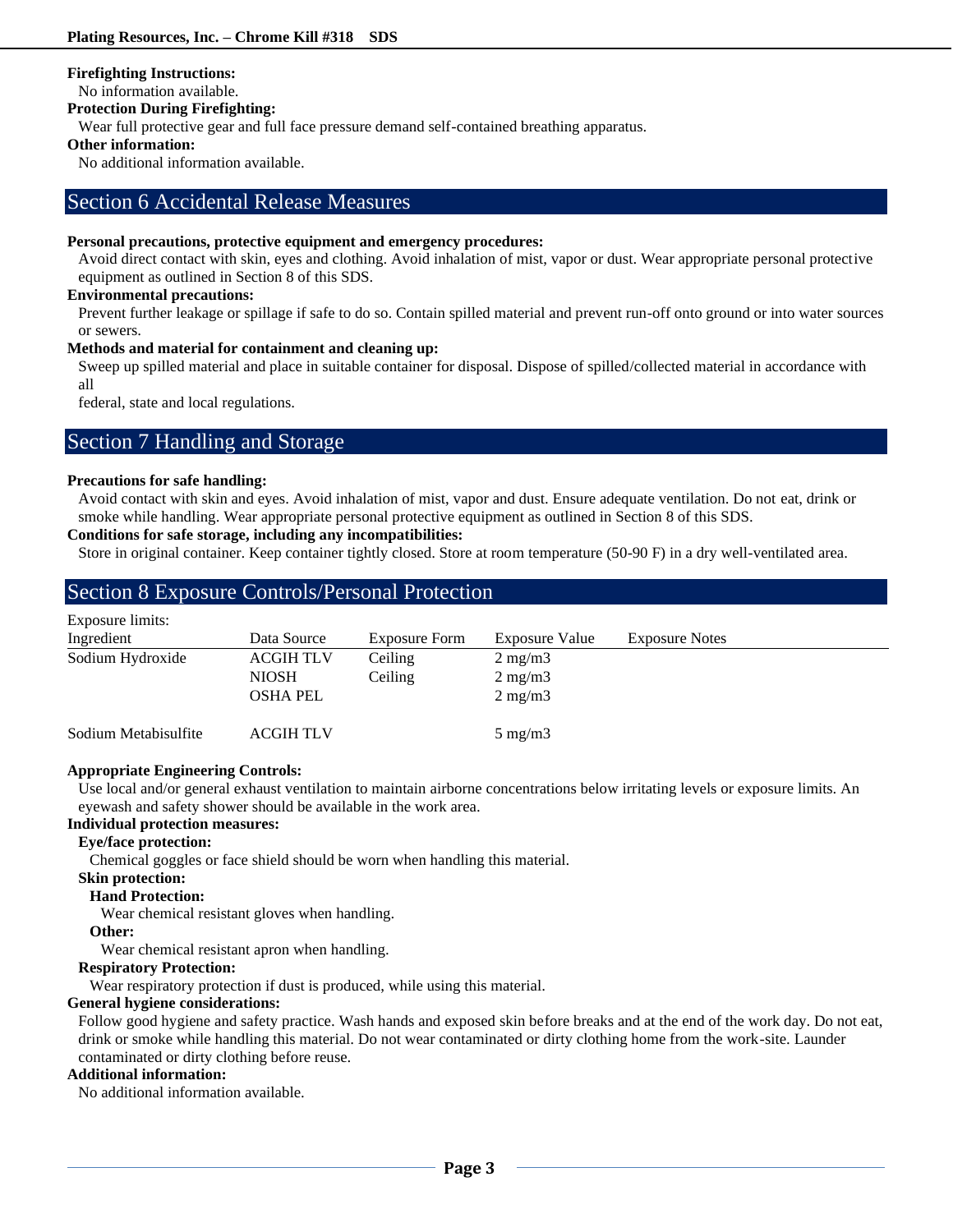# Section 9 Physical and Chemical Properties

| <b>Appearance</b>                | White to Light Yellow Powder |
|----------------------------------|------------------------------|
| Odor                             | Not available.               |
| Odor threshold                   | Not available.               |
| pН                               | 13.5 (1% solution)           |
| <b>Melting/freezing point</b>    | Not available.               |
| <b>Initial boiling point</b>     | Not available.               |
| <b>Flash point</b>               | Not available.               |
| <b>Evaporation rate</b>          | Not available.               |
| <b>Flammability (solid, gas)</b> | Not available.               |
| <b>Lower flammability limit</b>  | Not available.               |
| <b>Upper flammability limit</b>  | Not available.               |
| Lower explosive limit            | Not available.               |
| <b>Upper explosive limit</b>     | Not available.               |
| Vapor pressure                   | Not available.               |
| Vapor density                    | Not available.               |
| <b>Relative density</b>          | Not available.               |
| Solubility in water              | 30%                          |
| <b>PC:</b> n-octanol/water       | Not available.               |
| <b>Auto-Ignition temperature</b> | Not available.               |
| <b>Decomposition temperature</b> | Not available.               |
| <b>Viscosity</b>                 | Not available.               |
| <b>Density</b>                   | Not available.               |
| <b>Specific gravity</b>          | Not available.               |
|                                  |                              |

# Section 10 Stability and Reactivity

| <b>Reactivity:</b>             | Not reactive under normal use conditions.                                            |
|--------------------------------|--------------------------------------------------------------------------------------|
| <b>Chemical stability:</b>     | Material is stable under normal handling and storage conditions.                     |
| <b>Hazardous reactions:</b>    | Hazardous polymerization will not occur under normal handling and storage.           |
| <b>Conditions to avoid:</b>    | Avoid excessive heating, freezing and chemical contamination.                        |
| <b>Decomposition products:</b> | No decomposition products are expected under normal storage and handling conditions. |
| Incompatible materials:        | Avoid contact with oxidizers and strong acids.                                       |

# Section 11 Toxicological Information

#### **Information on the likely routes of exposure:**

```
Inhalation:
   Dust may be irritating.
 Skin Contact:
   Material may be irritating and corrosive to the skin.
 Eye Contact:
   Material may be irritating and corrosive to the eyes.
 Ingestion:
   Material may be irritating and corrosive if ingested.
Symptoms related to the physical, chemical and toxicological characteristics:
 No information available.
Delayed and chronic effects:
 No information available.
```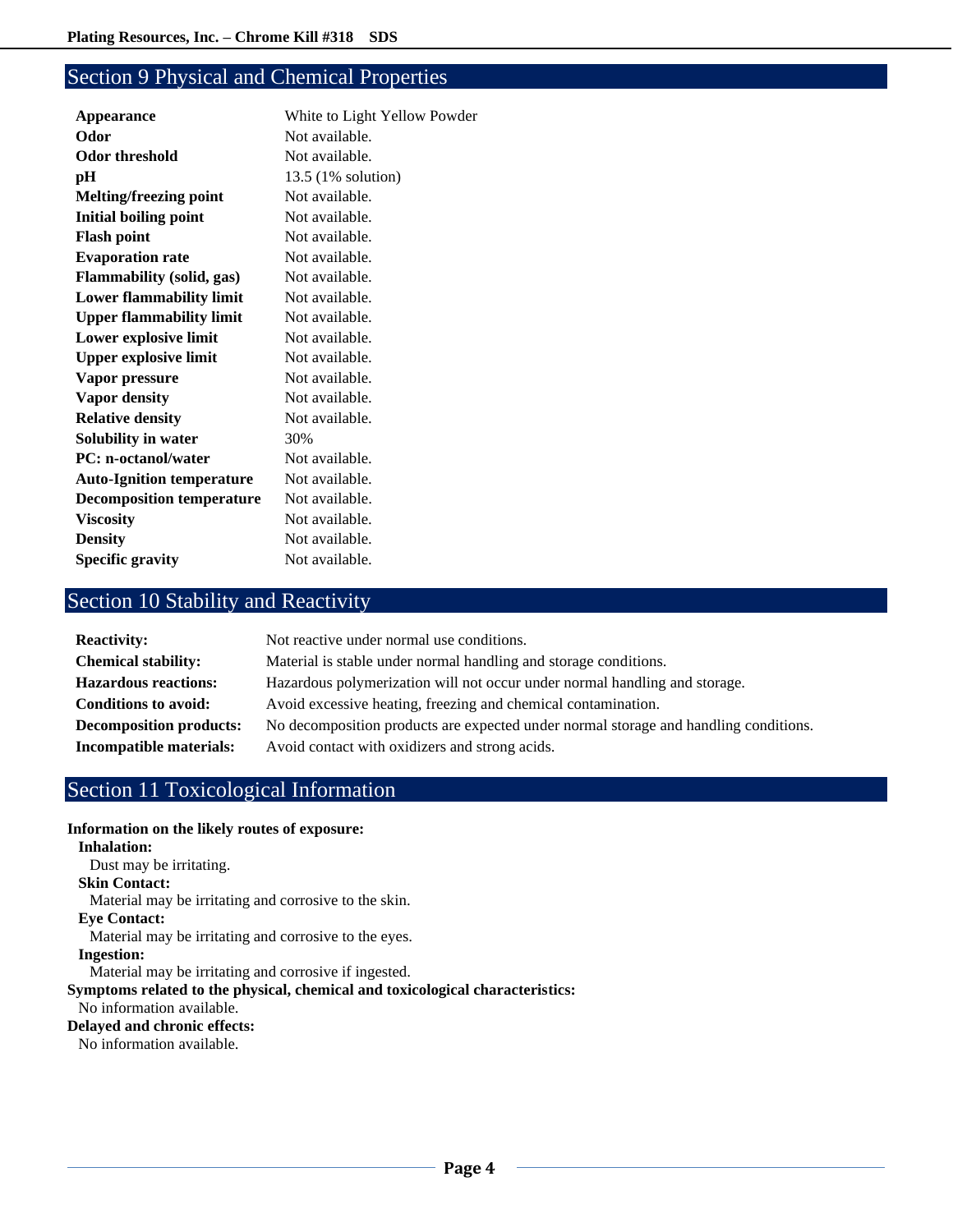| <b>Numerical measures of toxicity:</b>                                        |                          |         |                 |              |
|-------------------------------------------------------------------------------|--------------------------|---------|-----------------|--------------|
| Components                                                                    | Exposure                 | Species | Dose            | <b>Notes</b> |
| <b>Sodium Hydroxide:</b>                                                      | No Information Available |         |                 |              |
| <b>Sodium Metabisulfite:</b>                                                  |                          |         |                 |              |
| LD50                                                                          | Oral                     | Rat     | 1131-3200 mg/kg |              |
|                                                                               |                          |         |                 |              |
| <b>Toxicological effects:</b>                                                 |                          |         |                 |              |
| <b>Acute Toxicity:</b>                                                        |                          |         |                 |              |
| Mixture:                                                                      |                          |         |                 |              |
| No information available.                                                     |                          |         |                 |              |
| <b>Skin Corrosion/Irritation:</b>                                             |                          |         |                 |              |
| Mixture:                                                                      |                          |         |                 |              |
| Corrosive to skin.                                                            |                          |         |                 |              |
| <b>Serious Eye Damage/Irritation:</b>                                         |                          |         |                 |              |
| Mixture:                                                                      |                          |         |                 |              |
| No information available.                                                     |                          |         |                 |              |
| <b>Respiratory sensitization:</b>                                             |                          |         |                 |              |
| Mixture:                                                                      |                          |         |                 |              |
| No information available.                                                     |                          |         |                 |              |
| <b>Skin sensitization:</b>                                                    |                          |         |                 |              |
| Mixture:                                                                      |                          |         |                 |              |
| No information available.                                                     |                          |         |                 |              |
| Germ cell mutagenicity:                                                       |                          |         |                 |              |
| Mixture:                                                                      |                          |         |                 |              |
| No information available.                                                     |                          |         |                 |              |
| Carcinogenicity:                                                              |                          |         |                 |              |
| Mixture:                                                                      |                          |         |                 |              |
| This product is considered to be a potential carcinogen by:                   |                          |         |                 |              |
| NTP: No                                                                       |                          |         |                 |              |
| OSHA: No                                                                      |                          |         |                 |              |
| IARC: No                                                                      |                          |         |                 |              |
| <b>Reproductive toxicity:</b>                                                 |                          |         |                 |              |
| Mixture:                                                                      |                          |         |                 |              |
| This product is not expected to cause reproductive and developmental effects. |                          |         |                 |              |
| <b>STOT-single exposure:</b>                                                  |                          |         |                 |              |
| Mixture:                                                                      |                          |         |                 |              |
| No information available.                                                     |                          |         |                 |              |
| <b>STOT-repeated exposure:</b>                                                |                          |         |                 |              |
| Mixture:                                                                      |                          |         |                 |              |
| No information available.                                                     |                          |         |                 |              |
| <b>Aspiration hazard:</b>                                                     |                          |         |                 |              |
| Mixture:                                                                      |                          |         |                 |              |
| This product is not an aspiration hazard.                                     |                          |         |                 |              |
| <b>Additional information:</b>                                                |                          |         |                 |              |
| None.                                                                         |                          |         |                 |              |

# Section 12 Ecological Information

#### **Ecotoxicity:**

No information available.

#### **Numerical measures of ecotoxicity:**

| Components                   | $_{\text{Type}}$ | <b>Species</b> | Dose                 | <b>Notes</b> |
|------------------------------|------------------|----------------|----------------------|--------------|
| <b>Sodium Hydroxide:</b>     |                  |                |                      |              |
| Fish                         | LC50             | Mosquito Fish  | $125 \text{ mg}/1$   | 96 hrs       |
| Invertebrates                | EC50             | Daphnia Magna  | $40.38 \text{ mg}/1$ | 48 hrs       |
| <b>Sodium Metabisulfite:</b> |                  |                |                      |              |
| Fish                         | LC50             | Fish           | $32 \text{ mg}/1$    | 96 hrs       |
|                              |                  |                |                      |              |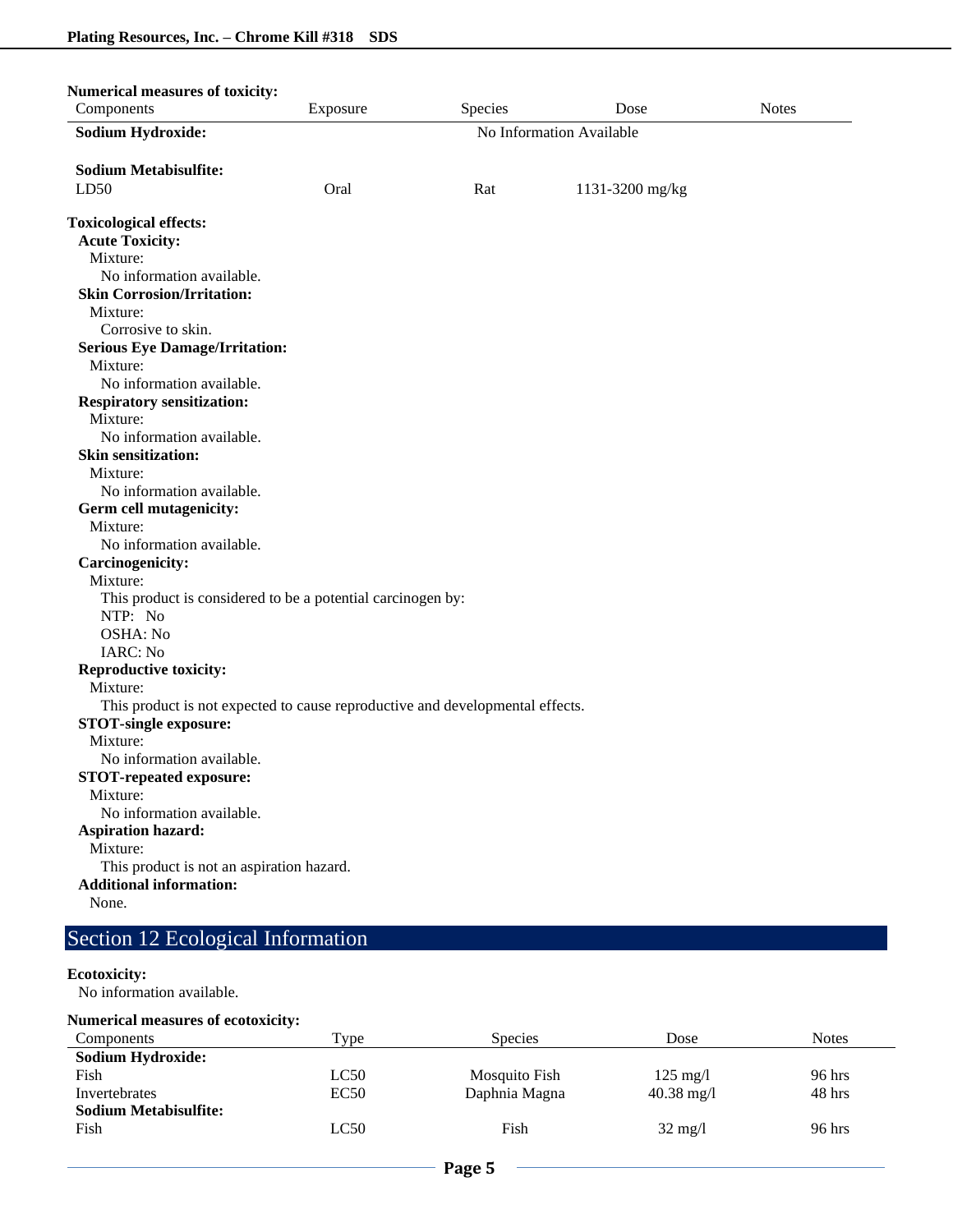#### **Plating Resources, Inc. – Chrome Kill #318 SDS**

| Invertebrates                     | EC50 | Daphnia Magna | $89 \text{ mg}/1$ | 48 hrs   |
|-----------------------------------|------|---------------|-------------------|----------|
| Algae                             | EC50 | Algae         | $48 \text{ mg}/1$ | $72$ hrs |
| Persistence and degradability:    |      |               |                   |          |
| Mixture:                          |      |               |                   |          |
| No information available.         |      |               |                   |          |
| <b>Bioaccumulative potential:</b> |      |               |                   |          |
| Mixture:                          |      |               |                   |          |
| No information available.         |      |               |                   |          |
| <b>Mobility in soil:</b>          |      |               |                   |          |
| Mixture:                          |      |               |                   |          |
| No information available.         |      |               |                   |          |
| <b>Other adverse effects:</b>     |      |               |                   |          |
| Mixture:                          |      |               |                   |          |
| No information available.         |      |               |                   |          |
| <b>Additional information:</b>    |      |               |                   |          |
| No information available.         |      |               |                   |          |
|                                   |      |               |                   |          |

# Section 13 Disposal Considerations

#### **Disposal instructions:**

Dispose of material in accordance with all federal, state and local regulations.

**Contaminated packaging:**

Triple rinse container and offer for recycling. Dispose of container following all federal, state and local regulations.

**Additional Information:**

No additional information available.

## Section 14 Transport Information

#### **DOT**

**UN number:** UN3262 **UN proper shipping name:**UN3262, Corrosive Solid, Basic, Inorganic, N.O.S. (Sodium Hydroxide), 8, PGII **Class:** 8 **Subsidiary risk:** none **Label(s):** 8 **Packing group:** II **Packaging exceptions:** none

# Section 15 Regulatory Information

**Federal regulations: SARA 311/312 Hazard categories:**  Immediate (Acute) Health Hazard. Immediate (Acute) Health Hazard. **SARA 302 Extremely hazardous substance:** Not listed. **SARA 304 Emergency release notification:** Not regulated. **SARA 311/312 Hazardous chemical:** Yes. **SARA 313 Toxic Release Inventory (TRI) report:** Not regulated. **CERCLA Hazardous substance list:** Not listed. **Federal Insecticide, Fungicide, and Rodenticide Act (FIFRA):** This chemical is not a pesticide product. **Clean Air Act regulated substances:** None. **Clean Water Act regulated substances:** None.